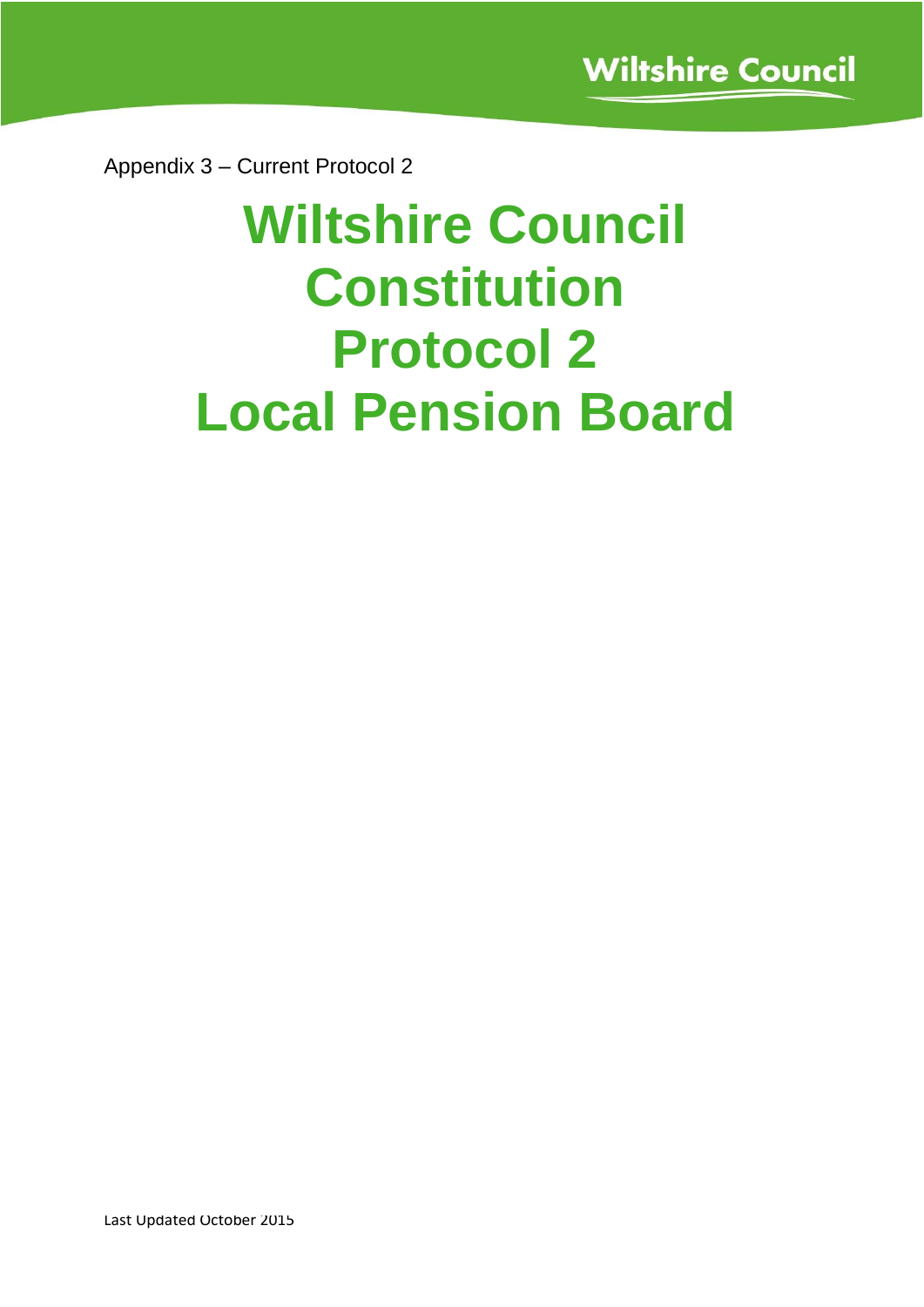# **LOCAL PENSION BOARD OF WILTSHIRE COUNCIL**

# **TERMS OF REFERENCE**

#### **Introduction**

- 1. This document sets out the terms of reference of the Local Pension Board of Wiltshire Council (the "Administering Authority") being a scheme manager as defined under Section 4 of the Public Service Pensions Act 2013. The Local Pension Board (the "Board") is established under Section 5 of that Act and regulation 106 of the Local Government Pension Scheme Regulations 2013 (as amended).
- 2. The Board is established by the Administering Authority and operates independently of the Committee. Relevant information about its creation and operation are contained in these Terms of Reference.
- 3. The Board is not a committee constituted under Section 101 of the Local Government Act 1972 and therefore no general duties, responsibilities or powers assigned to such committees or to any sub-committees or officers under the constitution, standing orders or scheme of delegation of the Administering Authority apply to the Board unless expressly included in this document.
- 4. Except where approval has been granted under regulation 106(2) of the Regulations the Board shall be constituted separately from any committee or sub-committee constituted under Section 101 of the Local Government Act 1972 with delegated authority to execute the function of the Administering Authority.

## **Interpretation**

5. The following terms have the meanings as outlined below:

| 'the Act'       | The Public Service Pensions Act 2013.                                                                                                                                        |
|-----------------|------------------------------------------------------------------------------------------------------------------------------------------------------------------------------|
| 'the Code'      | means the Pension Regulator's Code of Practice<br>No 14 governance and administration of public<br>service pension schemes.                                                  |
| 'the Committee' | means the Wiltshire Pension Fund Committee<br>which has delegated decision making powers for<br>the Fund in accordance with Section 101 of the<br>Local Government Act 1972. |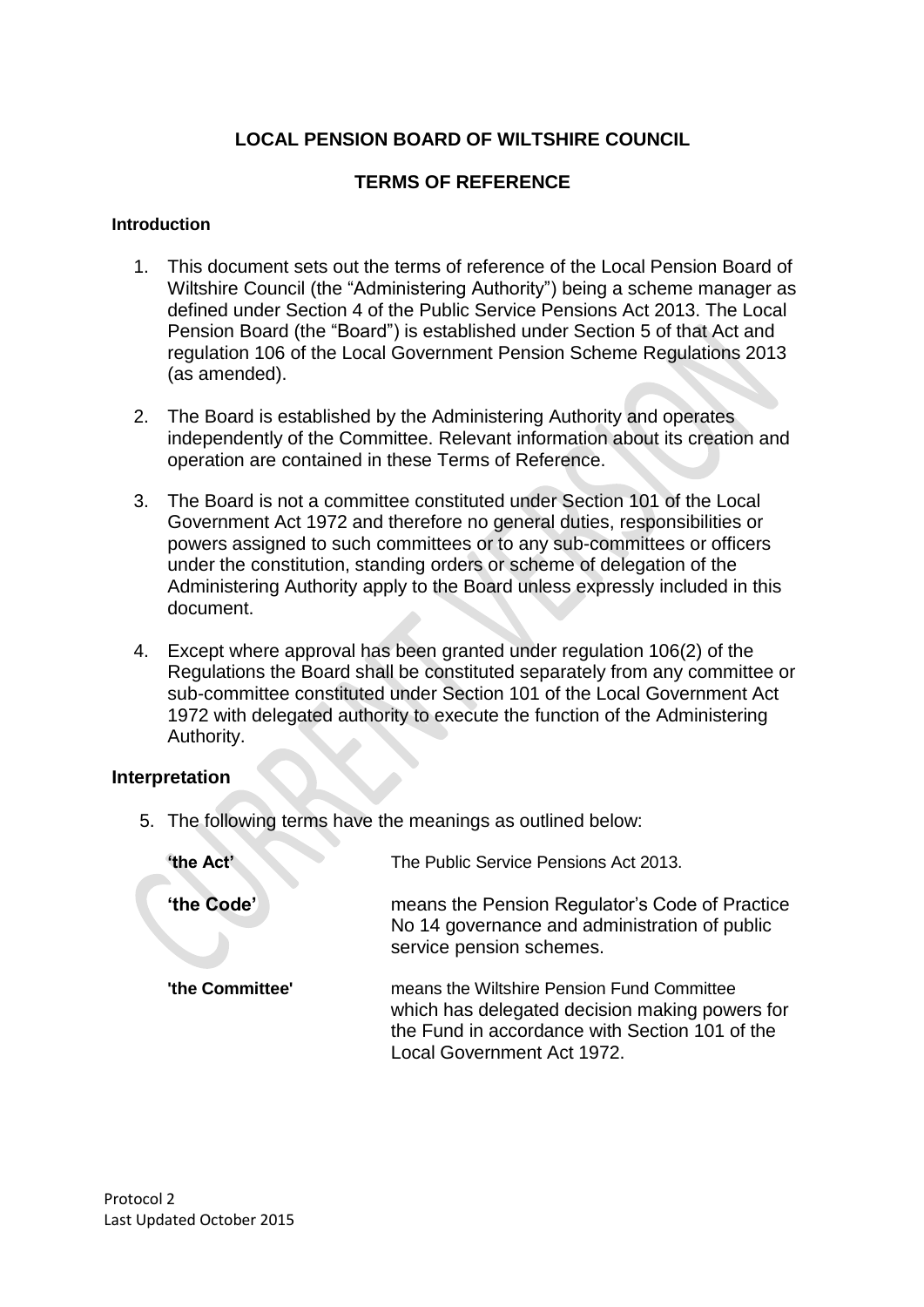| 'the Fund'             | means the Wiltshire Pension Fund managed and<br>administered by the Administering Authority.                                                                                                                                                                                                                                                                                                                                                                                                    |
|------------------------|-------------------------------------------------------------------------------------------------------------------------------------------------------------------------------------------------------------------------------------------------------------------------------------------------------------------------------------------------------------------------------------------------------------------------------------------------------------------------------------------------|
| 'the Guidance'         | means the guidance on the creation and operation<br>of local pension boards issued by the Shadow<br>Scheme Advisory Board.                                                                                                                                                                                                                                                                                                                                                                      |
| 'the Regulations'      | means the Local Government Pension Scheme<br>Regulations 2013 (as amended from time to time),<br>the Local Government Pension Scheme<br>(Transitional Provisions, Savings and Amendment)<br>Regulations 2014 (as amended from time to time)<br>including any earlier regulations as defined in<br>these regulations to the extent they remain<br>applicable and the Local Government Pension<br>Scheme (Management and Investment of Funds)<br>Regulations 2009 (as amended from time to time). |
| 'Relevant Legislation' | means relevant overriding legislation as well as the<br>Pension Regulator's Codes of Practice as they<br>apply to the Administering Authority and the Board<br>notwithstanding that the Codes of Practice are not<br>legislation.                                                                                                                                                                                                                                                               |
| 'the Scheme'           | means the Local Government Pension Scheme in<br>England and Wales.                                                                                                                                                                                                                                                                                                                                                                                                                              |

## **Statement of purpose**

- <span id="page-2-0"></span>6. The purpose of the Board is to assist the Administering Authority in its role as a scheme manager of the Scheme. Such assistance is to:
	- (a) secure compliance with the Regulations, any other legislation relating to the governance and administration of the Scheme, and requirements imposed by the Pensions Regulator in relation to the Scheme and;
	- (b) to ensure the effective and efficient governance and administration of the Scheme.

# **Duties of the Board**

7. The Board should at all times act in a reasonable manner in the conduct of its purpose. In support of this duty Board members should be subject to and abide by the code of conduct for Board members.

## **Establishment**

8. The Board is established on 1 April 2015 subsequent to approval by full council at its meeting on 24 February 2015 (minute 22).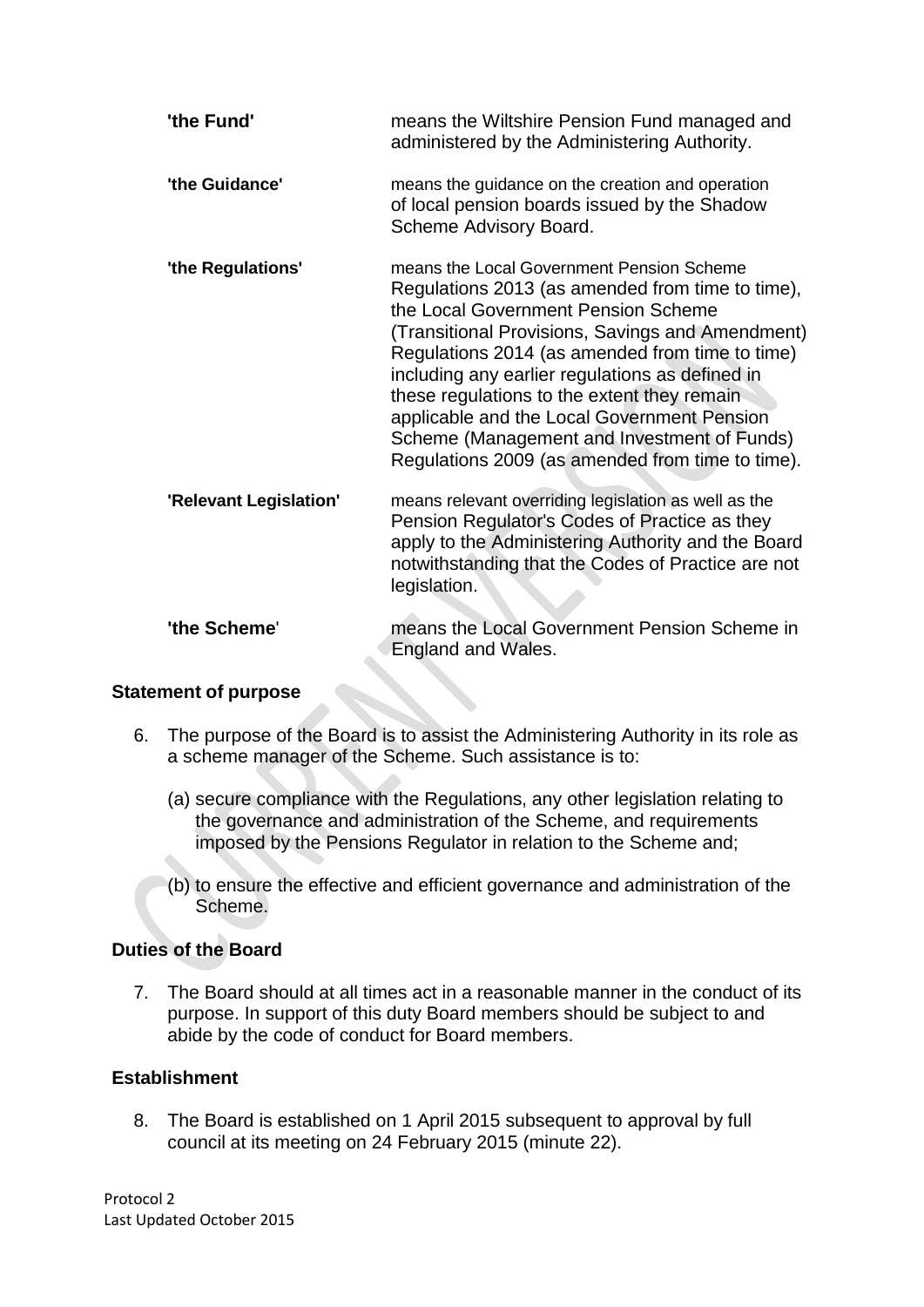# **Membership**

9. The Board shall consist of 6 voting members, as follows:

3 Member Representatives; and

3 Employer Representatives.

- 10. There shall be an equal number of Member and Employer Representatives.
- 11. There shall also be an independent chairman who is not entitled to vote.
- 12. The Board will also have access to an independent governance adviser.

## *Member representatives*

- 13. Member representatives shall either be scheme members or have capacity to represent scheme members of the Fund. At least one member representative should be an active member of the Wiltshire Pension Fund.
- 14. Member representatives should be able to demonstrate their capacity to attend and complete the necessary preparation for meetings and participate in training as required.
- 15. Substitutes shall not be appointed.
- 16. The 3 member representatives shall be appointed following a transparent recruitment process. Of these 2 member representatives will be nominated from a recognised trade union. 1 member representative position should be open to all Fund members and be approved by the Administering Authority (rather than the Committee) based on the process outlined below.

## **For the initial member representatives:**

- 17. The Administering Authority (rather than the Committee) will administer the appointment process as follows.
- 18. The Administering Authority shall advertise the member representative role on the Fund website and the Wiltshire Council job vacancy website, including [information on where to access] a nomination pack for each of the three member groups. The Administering Authority shall also notify all employer organisations and registered trade unions in writing of the vacancies, including [information on where to access] a nomination pack for each of the three member groups. The nomination pack will include these Terms of Reference, details of the member representative role, a nomination form and instructions for application. The closing date for receipt of nominations by the Administering Authority will be four weeks from the date of advertisement or notice.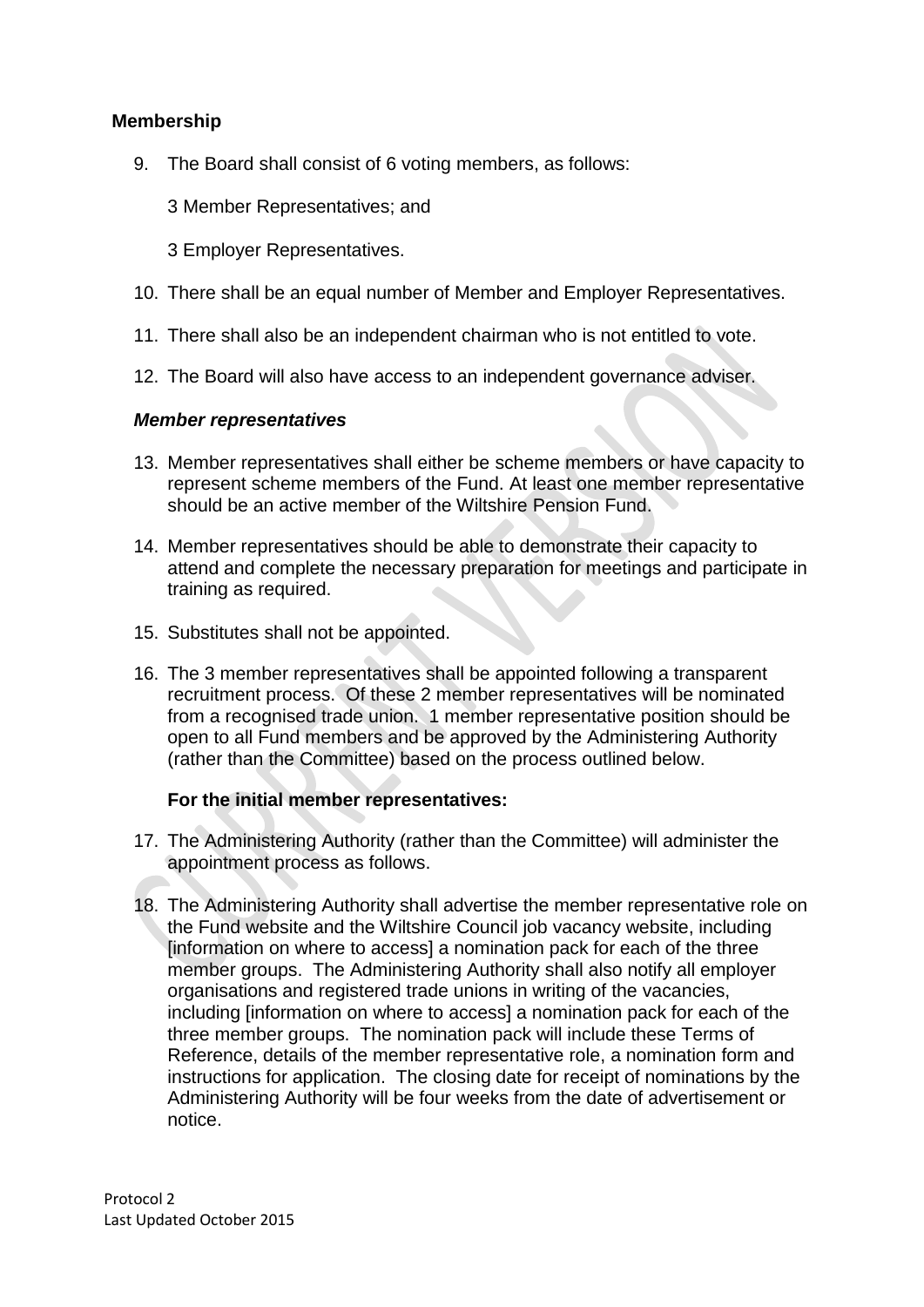- 19. The Administering Authority will score all nominations returned by the deadline against [published] criteria relating to each nominee's ability to meet the capacity requirements of the role, in order to produce a shortlist.
- 20. Shortlisted nominees will be invited to an interview by the Administering Authority's Director – Legal, Electoral and Registration Services and the Administering Authority's Director – Finance and Procurement (or their nominated representatives). A recommendation will then be made to full council for the appointment to the Board of three nominees, two of which will represent nominations from a recognised trade union based on [published] criteria relating to ability to meet the capacity requirements of the role.
- 21. Full council will make three member representative appointments to the Board.

## **For subsequent member representatives:**

- 22. For all appointments after 1 August 2015, nominations will be sought in the same manner as for initial appointments.
- 23. Should there be more than three successful candidates able to fulfil all the criteria of the role, an election process will take place during which all active members of the Fund will be asked to cast one vote based on a brief biography published for each nominee for the non-trade union nominated member representative position.
- 24. Full council will appoint the three nominees (and if more than one nominations are received for the non-trade union position, the one nominee with the highest number of votes) as the member representatives of the Board.

## *Employer representatives*

- 25.Employer representatives shall be office holders or senior employees of employers within the Fund or have experience of representing scheme employers in a similar capacity. No officer or elected member of Wiltshire Council who is responsible for the discharge of any function of the Administering Authority under the Regulations may serve as a member of the Board.
- 26. Employer representatives should be able to demonstrate their capacity to attend and complete the necessary preparation for meetings and participate in training as required.
- 27. Substitutes shall not be appointed.
- 28. The 3 employer representatives shall be appointed following a transparent recruitment process which should be open to all employer organisations and be approved by the Administering Authority (rather than the Committee) based on the process outlined below.

## **For the initial employer representatives:**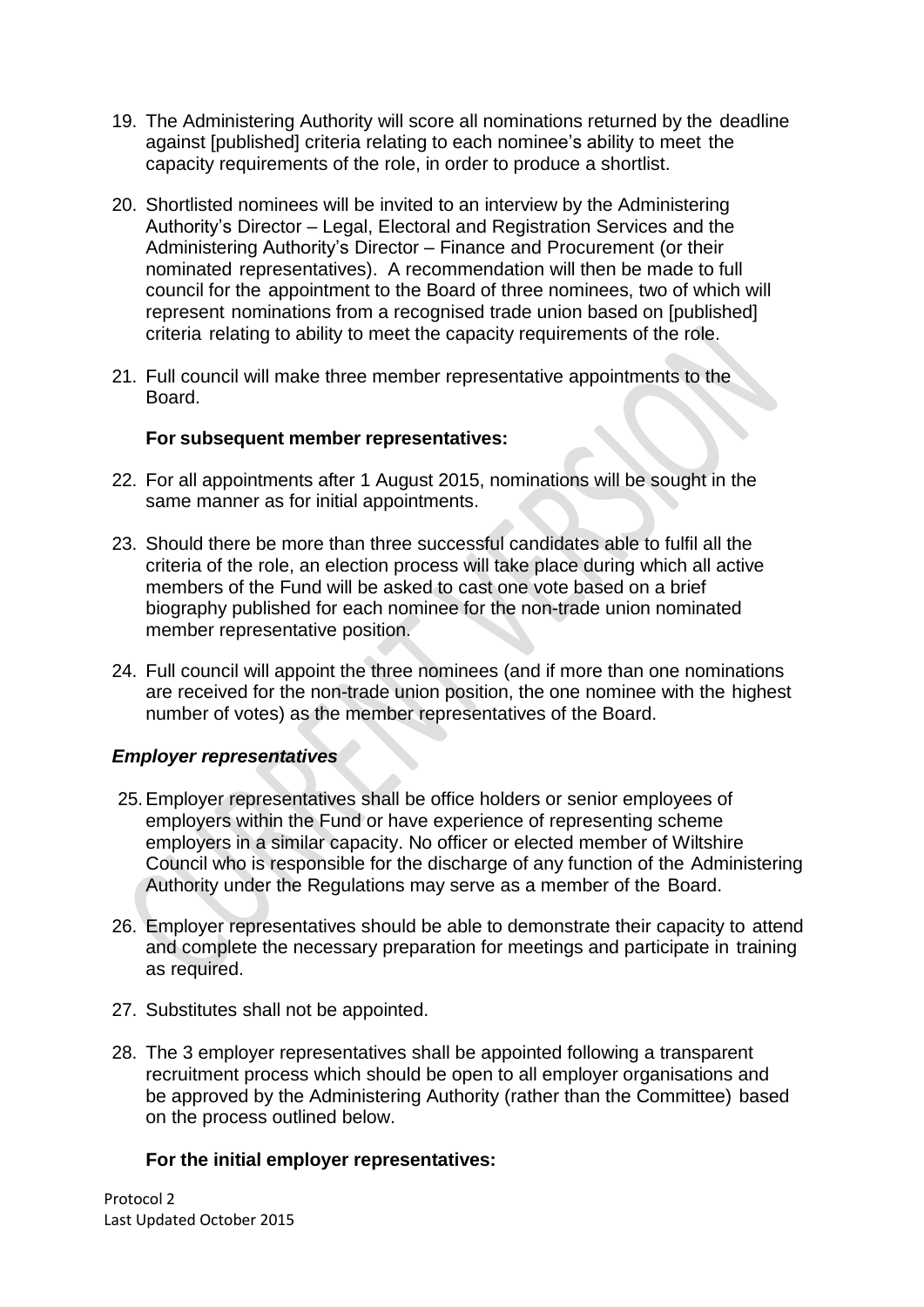- 29. The Administering Authority (rather than the Committee) will administer the appointment process as follows.
- 30. In order to ensure that the employer representatives are truly representative of the employer organisations within the Fund whilst also being given equal opportunity for nomination, employer organisations within the Fund will be divided into three groups based on organisation size (by number of employees) for nomination purposes:

Group 1: Wiltshire Council; Group 2: Swindon Borough Council and Wiltshire Police; and Group 3: all other employer organisations within the Fund.

- 31. The Administering Authority shall publish [information on where to access] a nomination pack for each of the three employer groups. The nomination pack will include these Terms of Reference, details of the employer representative role, a nomination form and instructions for application. Each employer within the group will be invited to put forward one suitable nominee using the prescribed nomination form, which must be returned to the Administering Authority within four weeks of the date of the invitation.
- 32. The Administering Authority will score all nominations returned by the deadline against [published] criteria relating to each nominee's ability to meet the capacity requirements of the role, in order to produce a shortlist of no more than [two] nominees from each employer group. If any employer group fails to nominate, then the Administering Authority may substitute a nominee from another group according to score received, so that the shortlists contain the highest scoring nominees overall.
- 33. Shortlisted nominees will be invited to an interview [by the Administering Authority's Director – Legal, Electoral and Registration Services and the Administering Authority's Director – Finance and Procurement (or their nominated representatives)]. A recommendation will then be made to full council for the appointment to the Board of three nominees based on [published] criteria relating to ability to meet the capacity requirements of the role.
- 34. Full council will make three employer representative appointments to the Board.

## **For subsequent employer representatives:**

- 35. For all appointments after 1 August 2015, nominations will be sought in the same manner as for initial appointments.
- 36. Should there be more than three successful candidates able to fulfil all the criteria of the role, an election process will take place during which all employer organisations within the Fund will be asked to cast one vote based on a brief biography published for each nominee.
	- 37. Full council will appoint the three nominees (and if more than three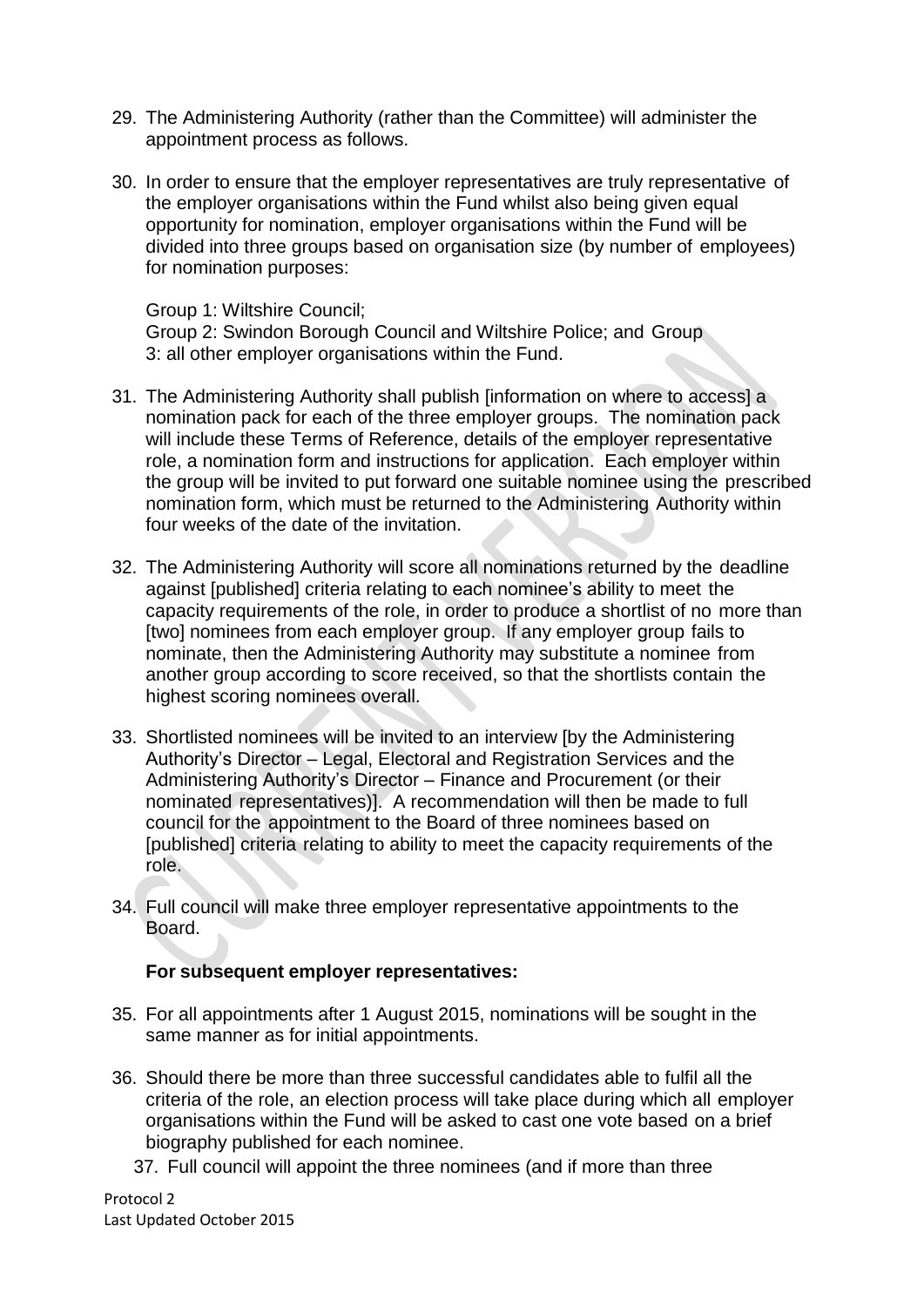nominations are received, the three nominees with the highest number of votes) as the employer representatives of the Board.

## *Other members*

- 38. 1 other member shall be appointed to the Board to act as independent chair by the agreement of both the Administering Authority and the Board.
- 39. Other members do not have voting rights on the Board.

## **Appointment of chair**

- 40. The Administering Authority (rather than the Committee) will administer the appointment process as follows.
- 41. The independent chair shall be appointed by the Administering Authority but shall count as an 'other' member under paragraphs 388 to 39 above. In this respect the term independent means having no pre-existing employment, financial or other material interest in either the Administering Authority or any scheme employer in the Fund or not being a member of the Fund, and a Wiltshire Member.
- 42. The Administering Authority shall advertise the role of chair on the Fund website, the Wiltshire Council job vacancy website and such other appropriate media as it thinks fit, including [information on where to access] a nomination pack. The nomination pack will include these Terms of Reference, details of the role or chair, a nomination form and instructions for application. The closing date for receipt of nominations by the Administering Authority will be four weeks from the date of advertisement.
- 43. The Administering Authority will score all nominations returned by the deadline against [published] criteria relating to each nominee's ability to meet the relevant experience and capacity requirements of the role, in order to produce a shortlist of no more than [five] nominees.
- 44. Shortlisted nominees will be invited to an interview [by the Administering Authority's Director – Legal, Electoral and Registration Services and the Administering Authority's Director – Finance and Procurement (or their nominated representatives)]. A recommendation will then be made to full council for the appointment of the chair to the Board based on [published] criteria relating to ability to meet the experience and capacity requirements of the role.
- 45. Full council will appoint the chair to the Board. However, the appointment of the chair shall be subject to the passing of a motion to confirm by a majority of the employer and member representatives of the Board.
- 46. The Board will appoint the vice chair from amongst its remaining voting members, alternating on an annual basis between an employer representative and a member representative.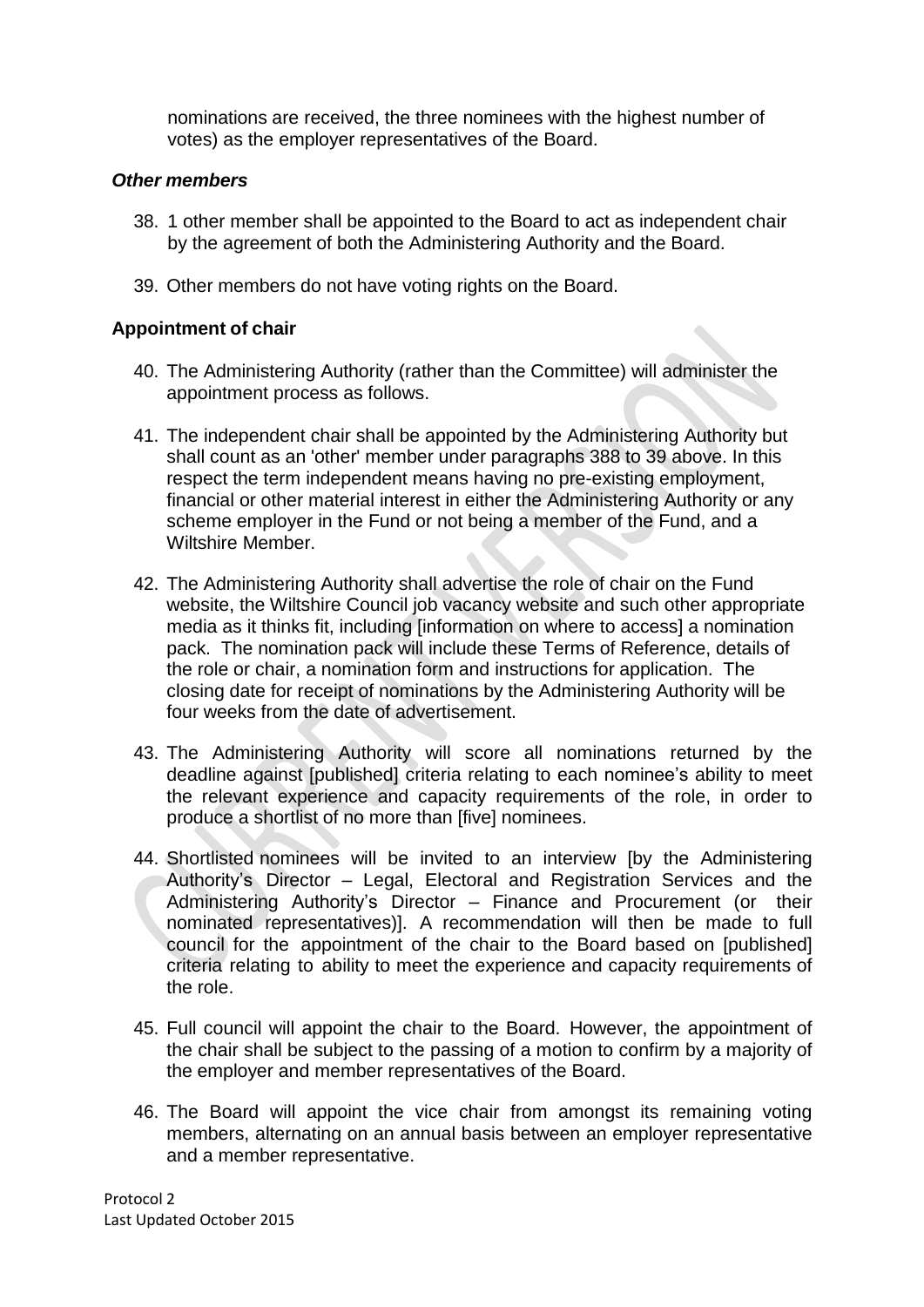## **Duties of chair**

- 47. The chair of the Board:
	- (a) Shall ensure the Board delivers its purpose as set out in these Terms of Reference,
	- (b) Shall ensure that meetings are productive and effective and that opportunity is provided for the views of all members to be expressed and considered, and
	- (c) Shall seek to reach consensus and ensure that decisions are properly put to a vote, won by a simple majority, when it cannot be reached. Instances of a failure to reach a consensus position will be recorded and published.

## **Independent governance adviser**

- 48. The Administering Authority will procure the services of the independent governance adviser in accordance with Part 11 of the Administering Authority's constitution, having regard to the best interests of the purpose of the Board. The role will be re-tendered every four years.
- 49. In this respect the term independent means having no current employment, contractual, financial or other material interest in either Wiltshire Council or any scheme employer in the Fund other than for this role; and not being a member of the LGPS in the Fund.

## **Notification of appointments**

50. When appointments to the Board have been made the Administering Authority shall publish the name of Board members, the process followed in the appointment together with the way in which the appointments support the effective delivery of the purpose of the Board.

## **Terms of Office**

- 51. The term of office for Board members is 4 years.
- 52. All members of the Board will have a fixed term of office of 4 years. After this period the nomination process will be undertaken as outlined above and incumbents may seek re-appointment as part of this process. However, an extension to terms of office may be made by the Administering Authority with the agreement of the Board.
- 53. Board membership may be terminated prior to the end of the term of office if:
	- (a) there exists a conflict of interest in relation to a Board member which cannot be managed within the internal procedures of the Committee
	- (b) a Board member becomes incapable of acting
	- (c) a Board member becomes responsible for the discharge of any function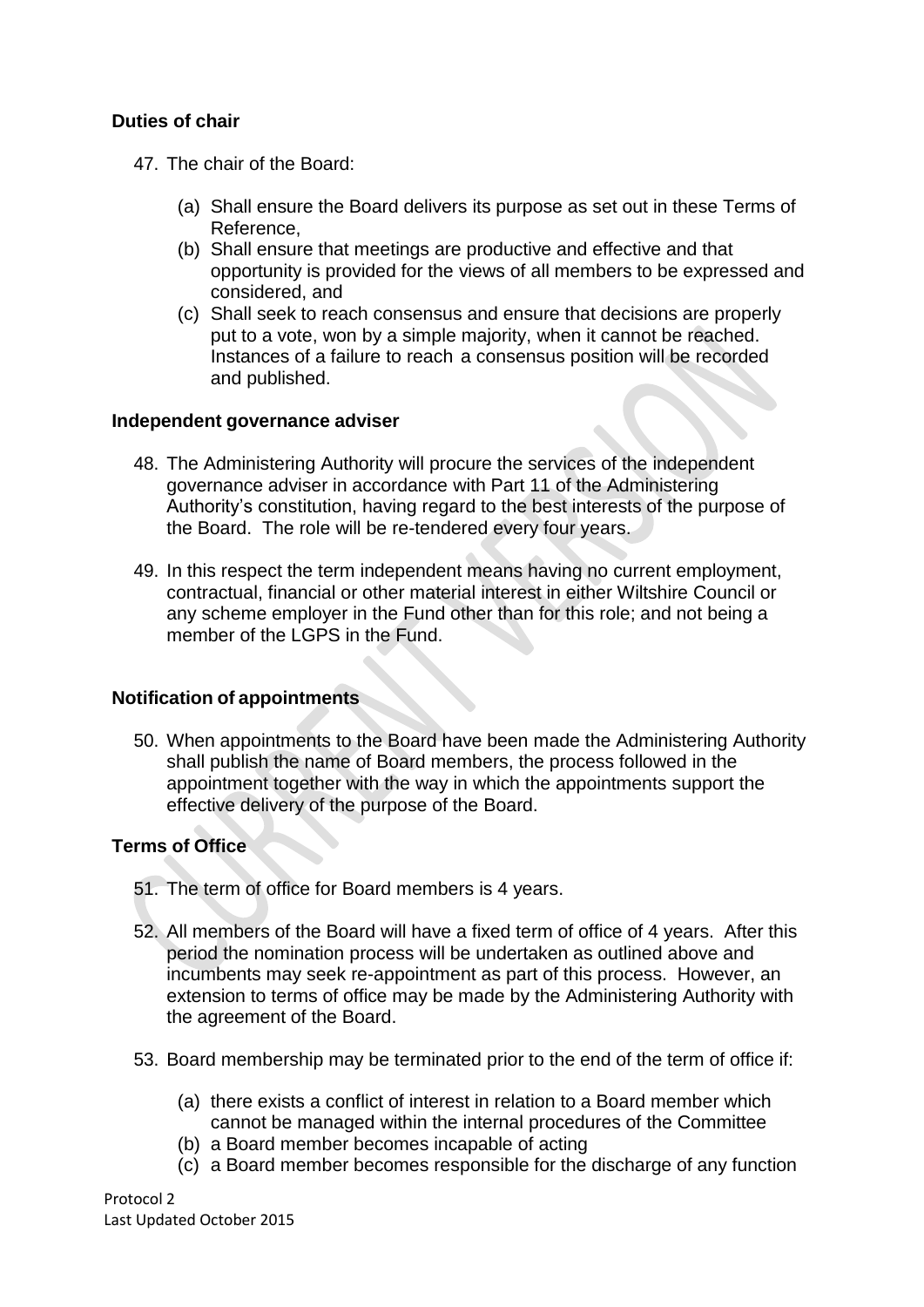of the Administering Authority under the Regulations (apart from any function relating to local pension boards or the Scheme Advisory Board), for instance by being appointed to the Committee or accepting employment in relation to the Fund

- (d) a Board member resigns
- (e) a member representative ceases to be a member of the body or scheme on which their appointment relied
- (f) an employer representative ceases to hold the office, employment or membership of the body on which their appointment relied
- (g) a Member ceases to represent their constituency
- (h) the Administering Authority (at its sole discretion) determines that a member is no longer able to demonstrate his or her capacity to attend and prepare for meetings or to participate in required training

## **Conflicts of interest**

- 54. All members of the Board must declare to the Administering Authority on appointment and at any such time as their circumstances change, any potential conflict of interest arising as a result of their position on the Board.
- 55. A conflict of interest is defined as a financial or other interest which is likely to prejudice a person's exercise of functions as a member of the Board. It does not include a financial or other interest arising merely by virtue of that person being a member of the Scheme.
- 56. On each appointment to the Board and following any subsequent declaration of potential conflict, the Administering Authority shall ensure that any potential conflict is effectively managed in line with the internal procedures of the Administering Authority, the requirements of the Act, the requirements of the Code and the requirements of Relevant Legislation on conflict of interest for Board members.

## **Knowledge and understanding (including Training)**

- 57. Knowledge and understanding must be considered in light of the role of the Board to assist the Administering Authority in line with the requirements outlined in paragra[ph](#page-2-0) 6 above. The Board shall establish and maintain a Knowledge and Understanding Policy and Framework to address the knowledge and understanding requirements that apply to Board members under the Act. That policy and framework shall set out the degree of knowledge and understanding required as well as how knowledge and understanding is acquired, reviewed and updated.
- 58. Board members shall attend and participate in training arranged in order to meet and maintain the requirements set out in the Board's knowledge and understanding policy and framework.
- 59. Board members shall participate in such personal training needs analysis or other processes that are put in place in order to ensure that they maintain the required level of knowledge and understanding to carry out their role on the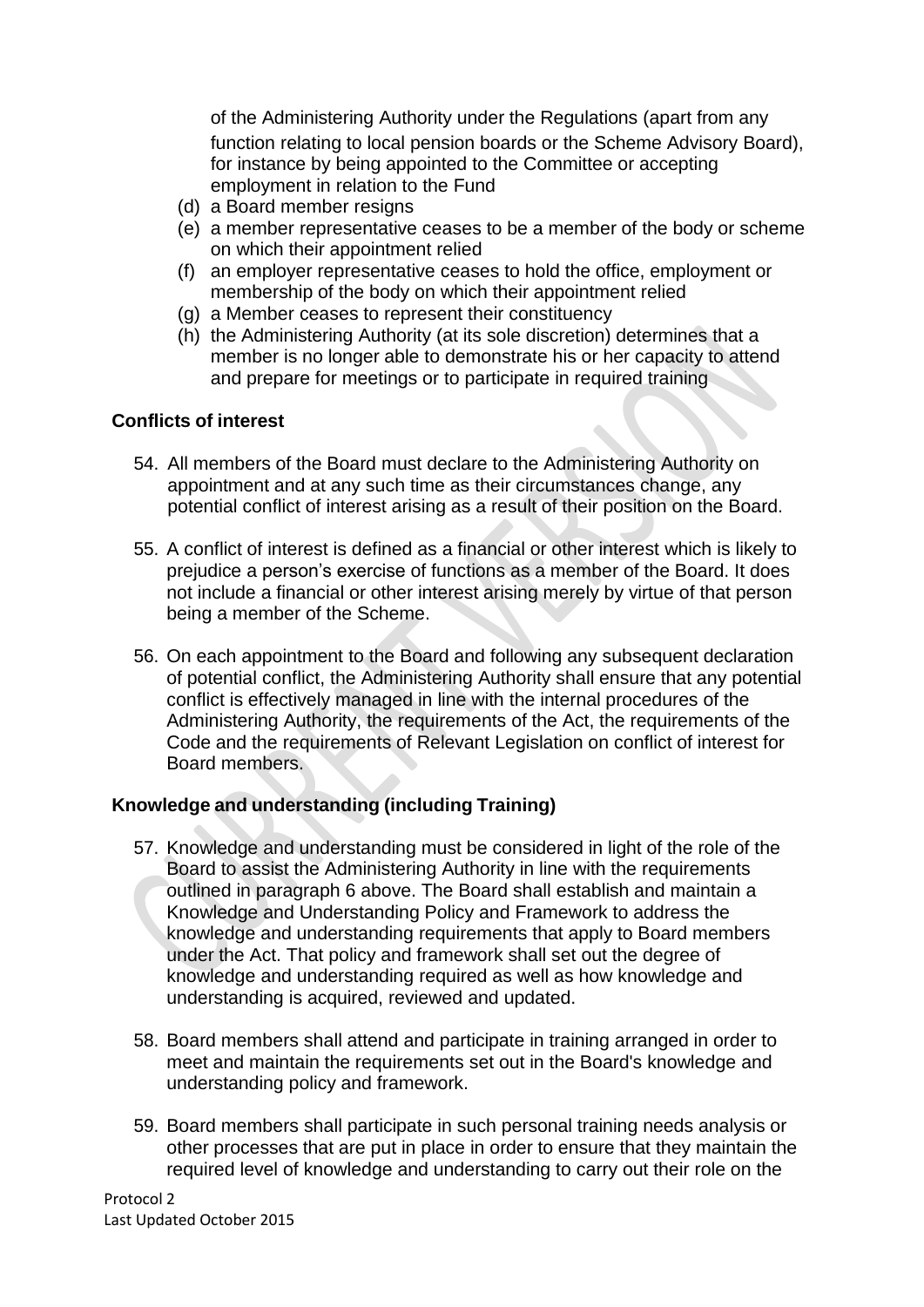Board.

60. Failure to attend training or participate in the processes referred to above may lead to removal from the Board.

## **Meetings**

- 61. Meetings of the Board will be held at least four times a year.
- 62.The Board will meet at the Administering Authority's main offices, or another location to be agreed by the chair. Meetings will be held during normal working hours at times to be agreed by the chair.
- 63.The chair of the Board may call additional meetings with the consent of other members of the Board. Urgent business of the Board between meetings may, in exceptional circumstances, be conducted via communications between members of the Board including telephone conferencing and emails.

## **Quorum**

- 64. A meeting is only quorate when at least 50% of voting members are present, with at least one scheme member and employer member representative present.
- 65. A meeting that becomes inquorate may continue but any decisions will be non-binding.

## **Board administration**

- 66.The chair shall agree the Administering Authority's Democratic Services team (the 'Board Secretary') an agenda prior to each Board meeting.
- 67.The agenda and supporting papers will be issued at least 5 working days in advance of the meeting except in the case of matters of urgency.
- 68. Draft minutes of each meeting including all actions and agreements will be recorded and circulated to all Board members within 10 working days after the meeting. These draft minutes will be subject to formal agreement by the Board at their next meeting. Any decisions made by the Board should be noted in the minutes and in addition where the Board was unable to reach a decision such occasions should also be noted in the minutes.
- 69. The minutes may with the agreement of the Board, be edited to exclude items on the grounds that they would either involve the likely disclosure of exempt information as specified in Part 1 of Schedule 12A of the Local Government Act 1972 or it being confidential for the purposes of Section 100A(2) of that Act and/or they represent data covered by the Data Protection Act 1998.
- 70. The Board Secretary shall ensure that Board members meet and maintain the knowledge and understanding as determined in the Board's Knowledge and Understanding Policy and Framework and other guidance or legislation.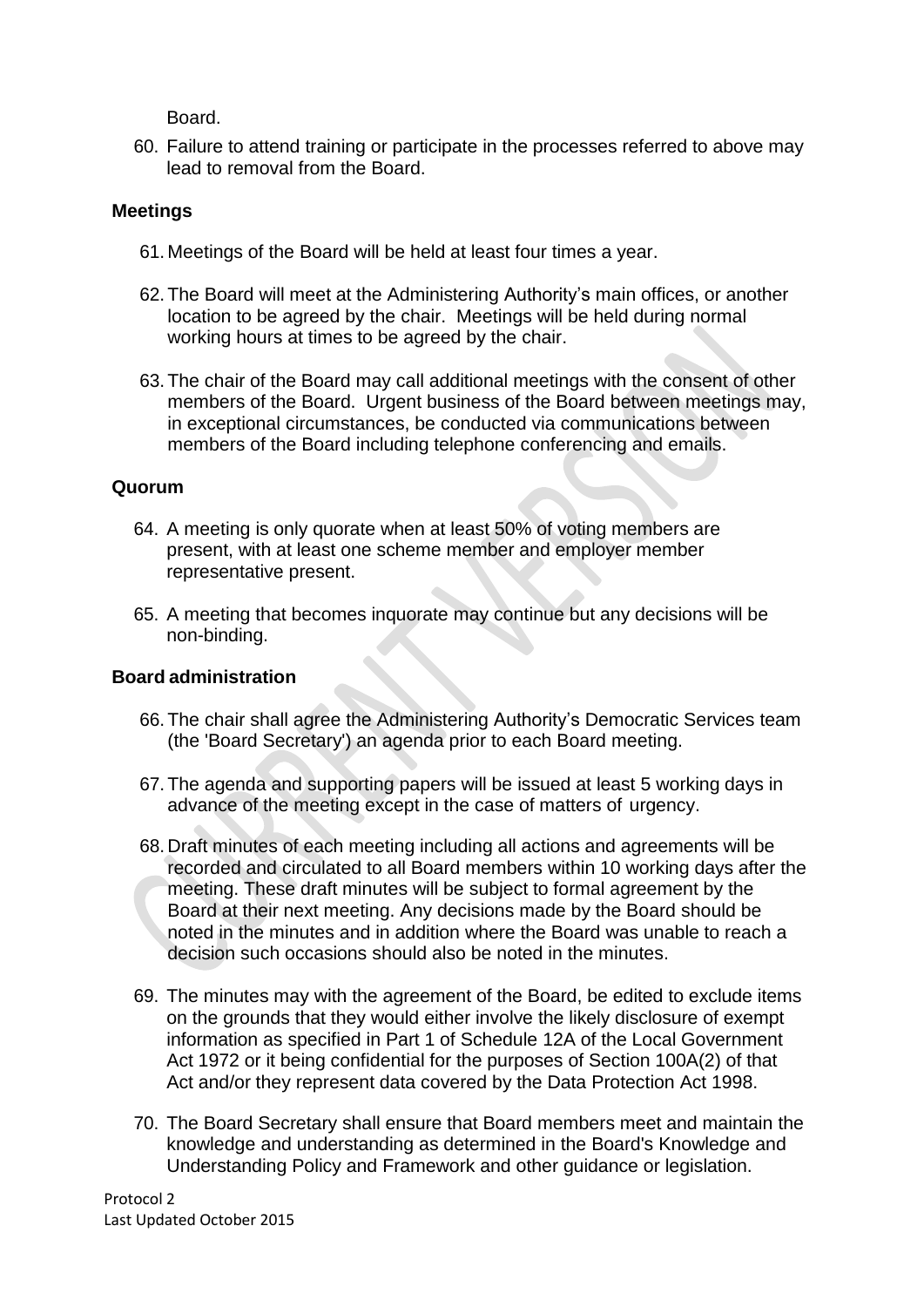- 71. The Board Secretary shall arrange such advice as is required by the Board subject to such conditions as are listed in these Terms of Reference for the use of the budget set for the Board.
- 72. The Board Secretary shall ensure an attendance record is maintained along with advising the Administering Authority on allowances and expenses to be paid under these terms.
- 73. The Board Secretary shall liaise with the Administering Authority on the requirements of the Board, including advanced notice for officers to attend and arranging dates and times of Board meetings.

## **Public access to Board meetings and information**

- 74.The Board meetings can be open to the general public (unless there is an exemption under relevant legislation which would preclude part (or all) of the meeting from being open to the general public). The Board is subject to the Access to Information Procedure Rules in Part 5 of the Administering Authority's constitution and the publication requirements of the Act.
- 75. The following will be entitled to attend Board meetings in an observer capacity, and may speak with the permission of the chair:
	- (a) Members of the Committee
	- (b) The Administering Authority's Director Finance and Procurement
	- (c) The Administering Authority's Head of Pensions
	- (d) The Administering Authority's Cabinet member with responsibility for Finance
	- (e) Any person requested to attend by the Board
- 76. In accordance with the Act the Administering Authority shall publish information about the Board to include:
	- (a) The names of Board members and their contact details.
	- (b) The representation of employers and members on the Board.
	- (c) The role of the Board.
	- (d) These Terms of Reference.
- 77. The Administering Authority shall also publish other information about the Board including:
	- (a) Agendas and minutes
	- (b) Training and attendance logs
	- (c) An annual report on the work of the Board to be included in the Fund's own annual report.
- 78. All or some of this information may be published using the following means or other means as considered appropriate from time to time:
	- (a) On the Fund's website.

Protocol 2 Last Updated October 2015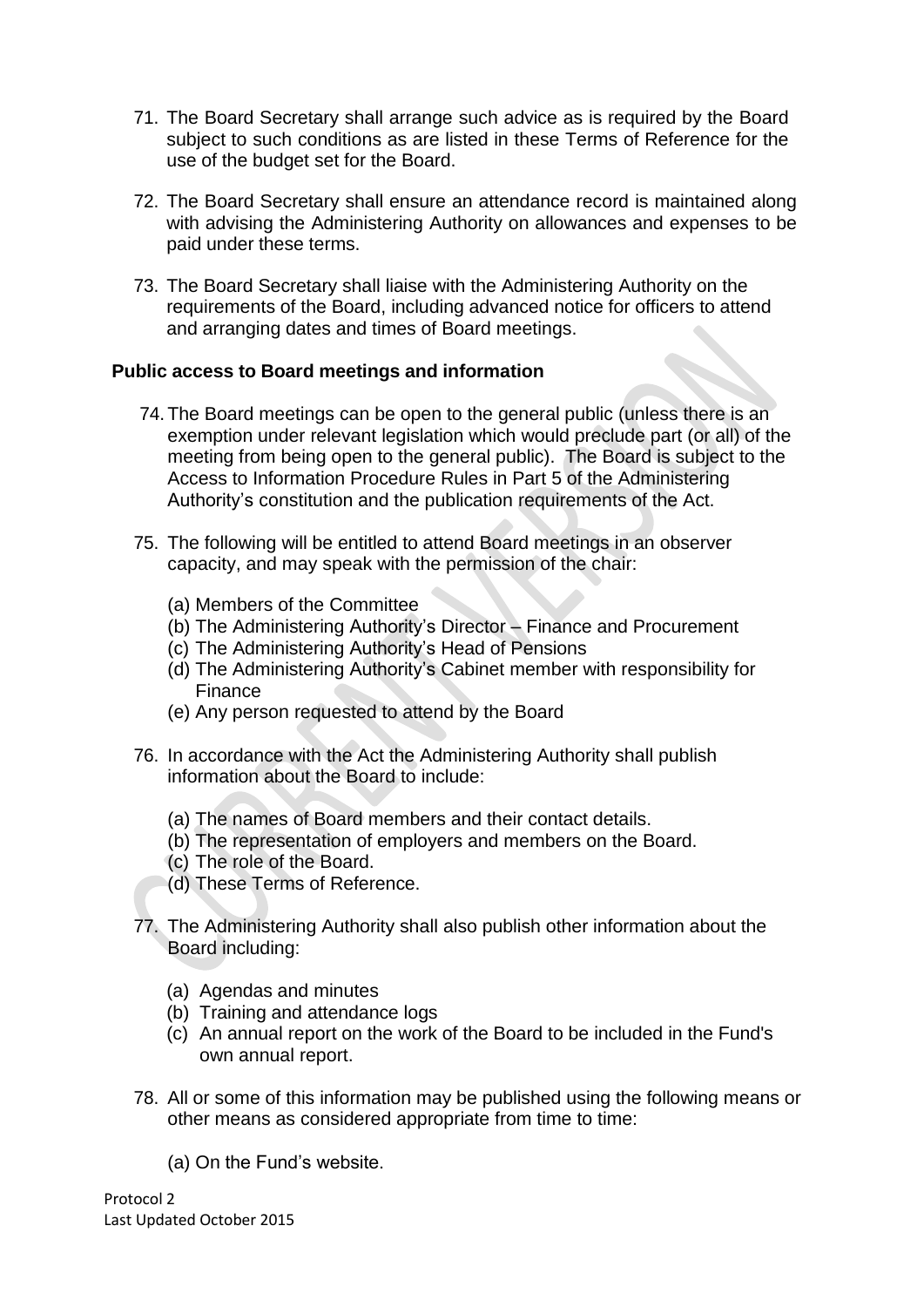- (b) As part of the Fund's Annual Report.
- (c) As part of the Governance Compliance Statement.
- 79. Information may be excluded on the grounds that it would either involve the likely disclosure of exempt information as specified in Part 1 of Schedule 12A of the Local Government Act 1972 or it being confidential for the purposes of Section 100A(2) of that Act and/or they represent data covered by the Data Protection Act 1998.

## **Expenses and allowances**

- 80. Any Wiltshire Member appointed to the Board will be entitled to receive expenses in accordance with Part 14 of the Administering Authority's constitution (Members' Allowance Scheme).
- 81. The independent governance adviser will be paid in accordance with the contract concluded with the Administering Authority.
- 82. Allowances and reimbursement of expenses for all other members of the Board will be decided by the Administering Authority.

## **Budget**

- 83.The expenses of the Board falls as a cost to the Fund. Therefore, the Committee will, via its delegation from full council, allocate an annual budget for the Board which is adequate to fulfil its role as part of its budget setting process. The budget will be managed by and at the discretion of the Board. The budget shall allow for:
	- a) accommodation and administrative support to conduct its meetings and other business;
	- b) training; and
	- c) legal, technical and other professional advice
- 84. The Board may make requests to the Administering Authority's Director Finance and Procurement to approve any additional expenditure required to fulfil its obligations which will then be charged to the Fund budget.

## **Core functions**

- 85. The first core function of the Board is to assist the Administering Authority in securing compliance with the Regulations, any other legislation relating to the governance and administration of the Scheme, and requirements imposed by the Pensions Regulator in relation to the Scheme. Within this extent of this core function the Board may determine the areas it wishes to consider including but not restricted to:
	- a) Review regular compliance monitoring reports which shall include reports to and decisions made under the Regulations by the Committee*.*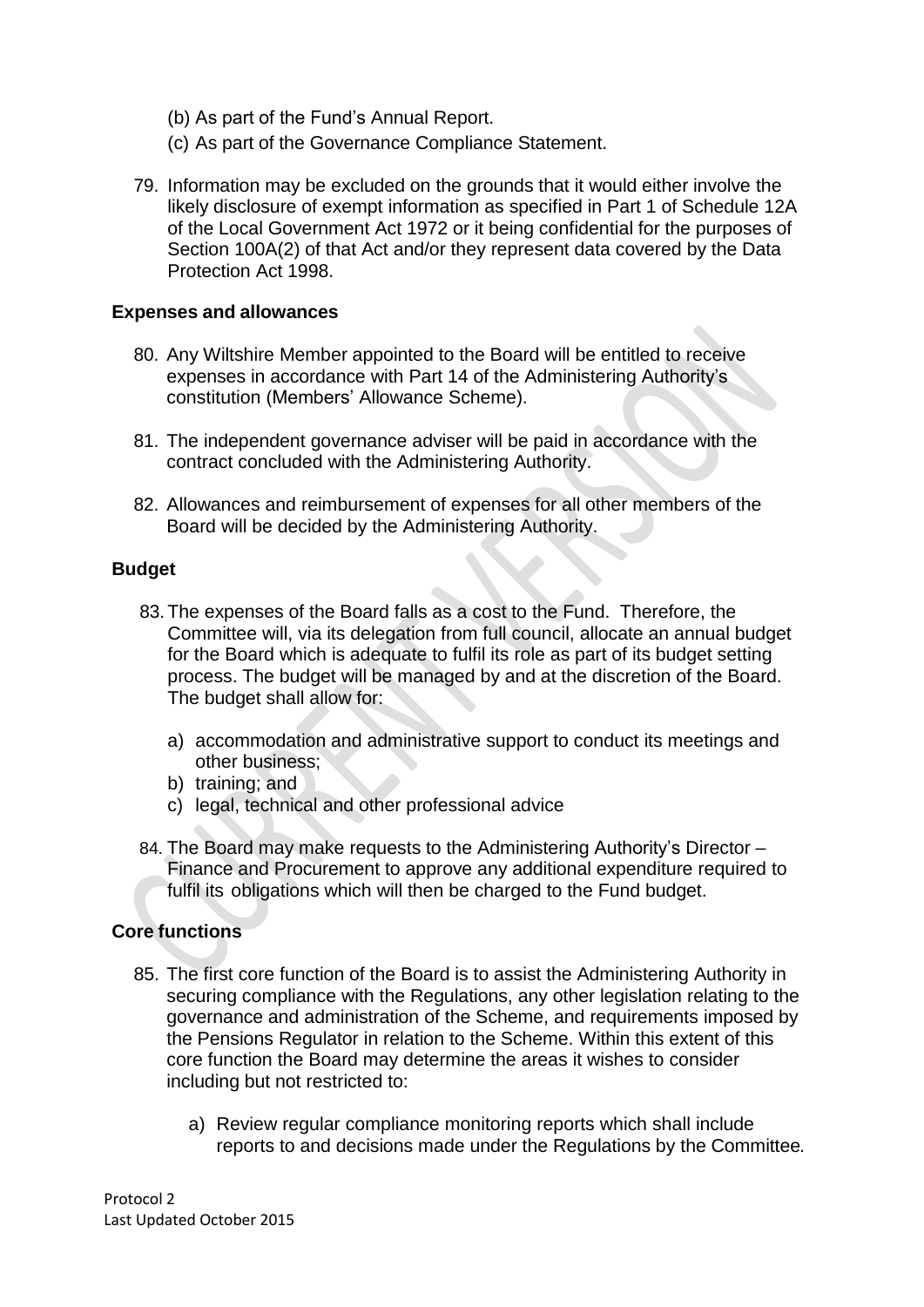- b) Review management, administrative and governance processes and procedures in order to ensure they remain compliant with the Regulations, Relevant Legislation and in particular the Code.
- c) Review the compliance of scheme employers with their duties under the Regulations and Relevant Legislation.
- d) Review such documentation as is required by the Regulations including the Governance Compliance Statement, Funding Strategy Statement and Statement of Investment Principles.
- e) Review scheme members and employers communications as required by the Regulations and Relevant Legislation.
- f) Monitor complaints and performance on the administration and governance of the scheme.
- g) Review the Internal Dispute Resolution Process.
- h) Review Pensions Ombudsman cases.
- i) Review the arrangements for the training of Board members and those elected members and officers with delegated responsibilities for the management and administration of the Scheme.
- j) Review the complete and proper exercise of employer and administering authority discretions.
- k) Review the outcome of internal and external audit reports.
- l) Review draft accounts and Fund annual report.
- 86. The second core function of the Board is to ensure the effective and efficient governance and administration of the Scheme. Within this extent of this core function the Board may determine the areas it wishes to consider including but not restricted to:
	- a) Monitor performance of administration, governance and investments against key performance targets and indicators.
	- b) Review the effectiveness of processes for the appointment of advisors and suppliers to the Administering Authority.
	- c) Monitor investment costs including custodian and transaction costs.
	- d) Monitor internal and external audit reports.
	- e) Review the risk register as it relates to the scheme manager function of the Administering Authority.
	- f) Review the outcome of actuarial reporting and valuations.
	- g) Provide advice and make recommendations when required to the Committee on areas that may improve the effectiveness and efficient operation and governance of the Fund.
- 87. In support of its core functions the Board may make a request for information to the Committee with regard to any aspect of the Administering Authority's function. Any such request should be reasonably complied with in both scope and timing.
- 88. In support of its core functions the Board may make recommendations to the Committee which should be considered and a response made to the Board on the outcome within a reasonable period of time.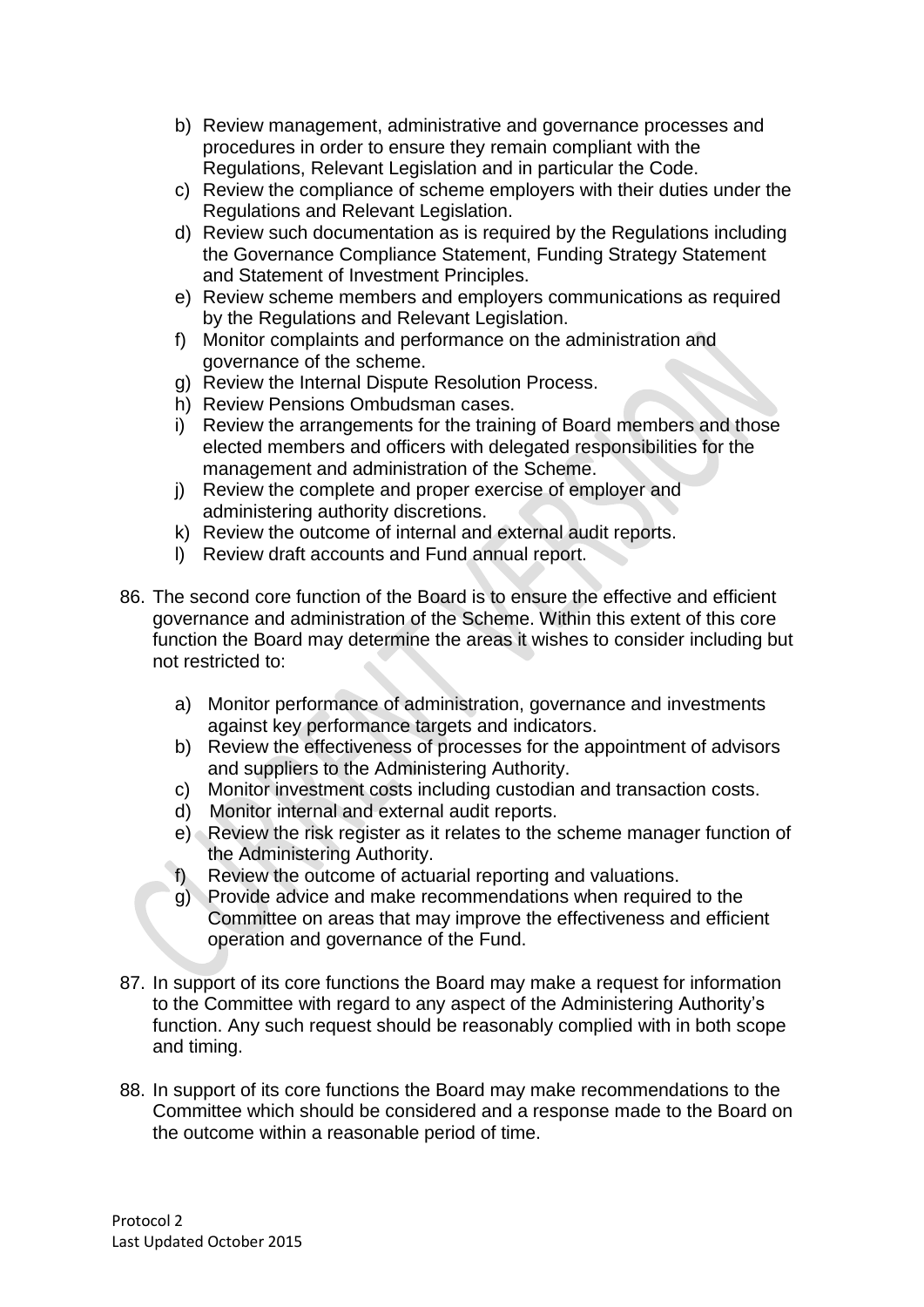# **Reporting**

- 89. The Board is accountable solely to the Administering Authority for the effective operation of its functions.
- <span id="page-13-0"></span>90. The Board shall report to the Committee as often as the Board deems necessary and at least annually:
	- a) a summary of the work undertaken since the last report
	- b) the work plan for last year and the programme for the next 12 months
	- c) areas raised to the Board to be investigated since the last report and how they were dealt with
	- d) any risks or other areas of potential concern it wishes to raise
	- e) details of training received since the last report and planned
	- f) details of all expenses and costs incurred over the past 12 months and projected for the next year
	- g) details of any conflicts of interest identified since the last report and how they were dealt with
- <span id="page-13-1"></span>91. The Board should also report its requests, recommendations or concerns to the Committee. In support of this any member of the Board may attend a Committee meeting as an observer.
- 92. The Board should report any concerns over a decision made by the Committee to the Committee subject to the agreement of at least 50% of voting Board members provided that all voting members are present. If not all voting members are present then the agreement should be of all voting members who are present, where the meeting remains quorate.
- 93. On receipt of a report under paragraphs [90](#page-13-0) and [91](#page-13-1) above the Committee should, within a reasonable period, consider and respond to the Board.
- 94. Where the Board is not satisfied with the response received it may request that a notice of its concern be placed on the website and in the Fund's annual report.
- 95. Where the Board is satisfied that there has been a breach of regulation which has been reported to the Committee under paragraph [90](#page-13-0) and [91](#page-13-1) and has not been rectified within a reasonable period of time it is under an obligation to escalate the breach.
- 96. The appropriate internal route for escalation is to the Administering Authority's Director – Finance and Procurement as the Section 151 Officer.
- 97. The Board may report concerns to the LGPS Scheme Advisory Board for consideration subsequent to, but not instead of, using the appropriate internal route for escalation.
- 98. Board members are also subject to the requirements to report breaches of law under the Act and the Code and the whistleblowing provisions set out in the Administering Authority's whistle blowing policy.